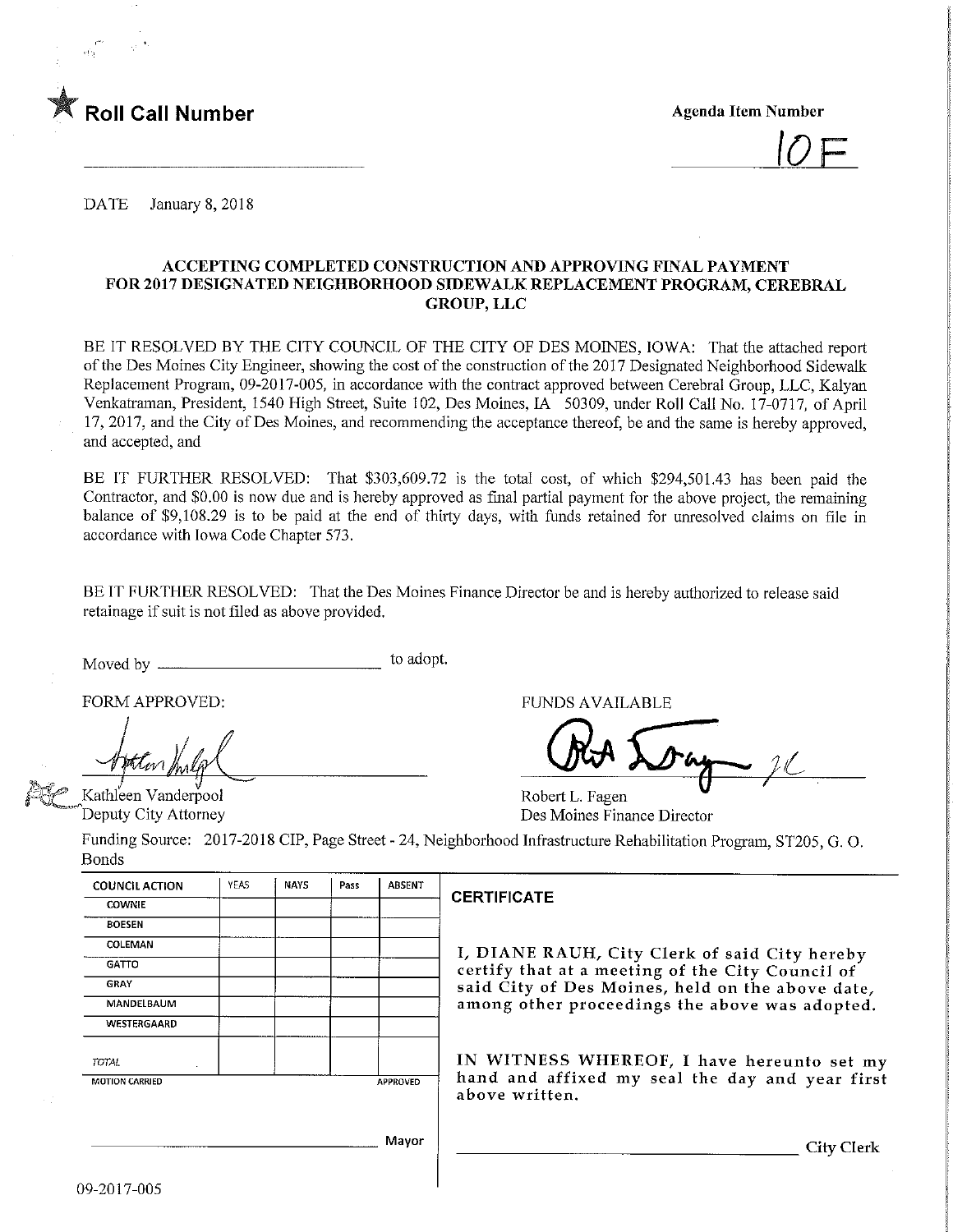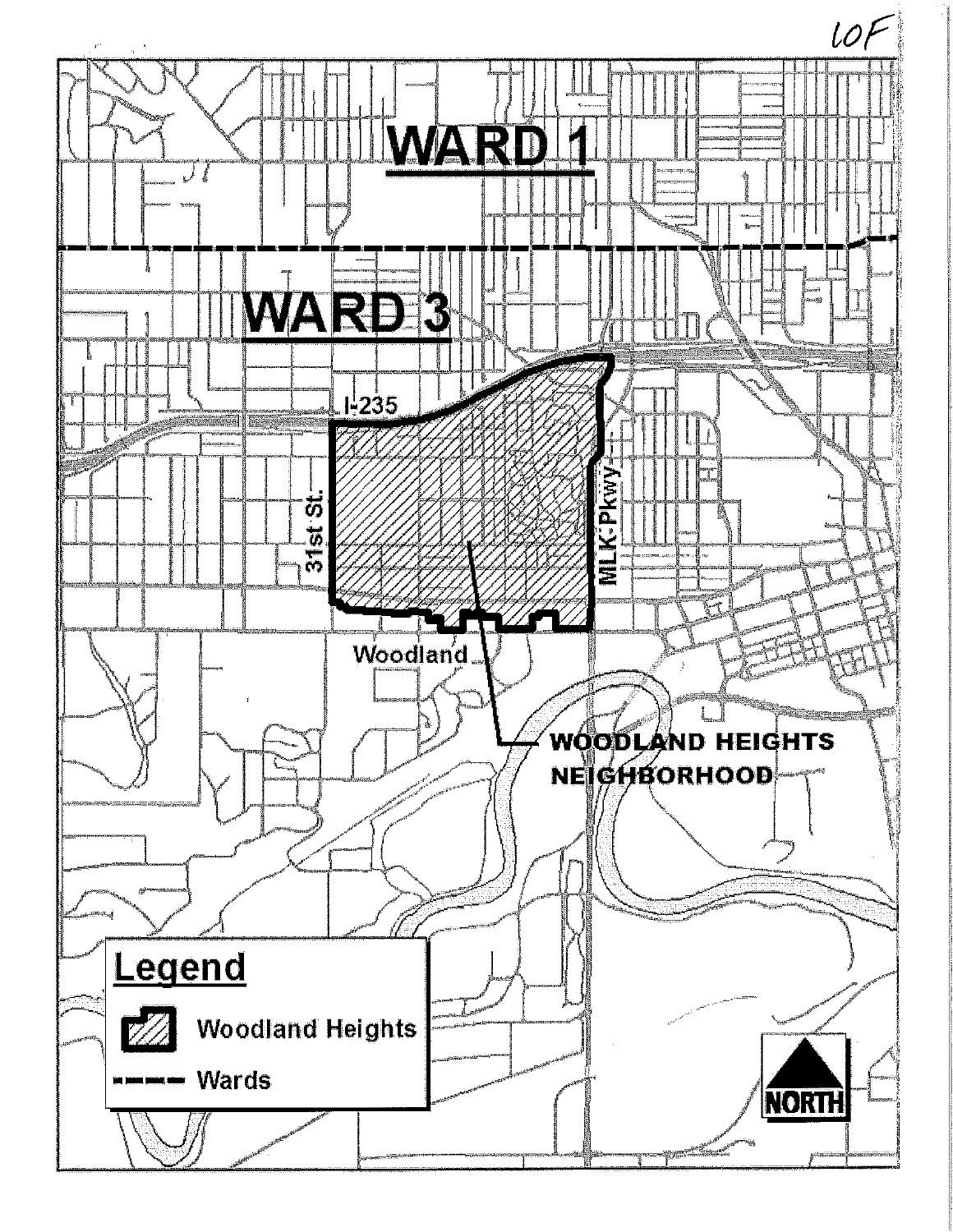### ENGINEERING DEPARTMENT CITY OF DES MOINES, IOWA

 $\frac{1}{\Omega} \frac{d^2}{dx^2}$  ,  $\frac{1}{\Omega} \frac{d^2}{dx^2}$ 

 $\alpha$ 



# PROJECT SUMMARY

## 2017 Designated Neighborhood Sidewalk Replacement Program

### Activity ID 09-2017-005

On April 17, 2017, under Roll Call No. 17-0717, the Council awarded the contract for the above improvements to Cerebral Group, LLC, in the amount of \$310,450.00. Tabulated below is a history of project change orders.

| Change<br>Order No. | <b>Initiated By</b> | <b>Description</b>                                         | Amount       |
|---------------------|---------------------|------------------------------------------------------------|--------------|
|                     | City                | 12/11/2017<br>Adjust final quantities to as-built amounts. | \$(6,840.28) |
|                     |                     | <b>Original Contract Amount</b>                            | \$310,450.00 |
|                     |                     | <b>Total Change Orders</b>                                 | \$(6,840.28) |
|                     |                     | Percent of Change Orders to Original Contract              | $(2.20)\%$   |
|                     |                     | <b>Total Contract Amount</b>                               | \$303,609.72 |
|                     |                     |                                                            |              |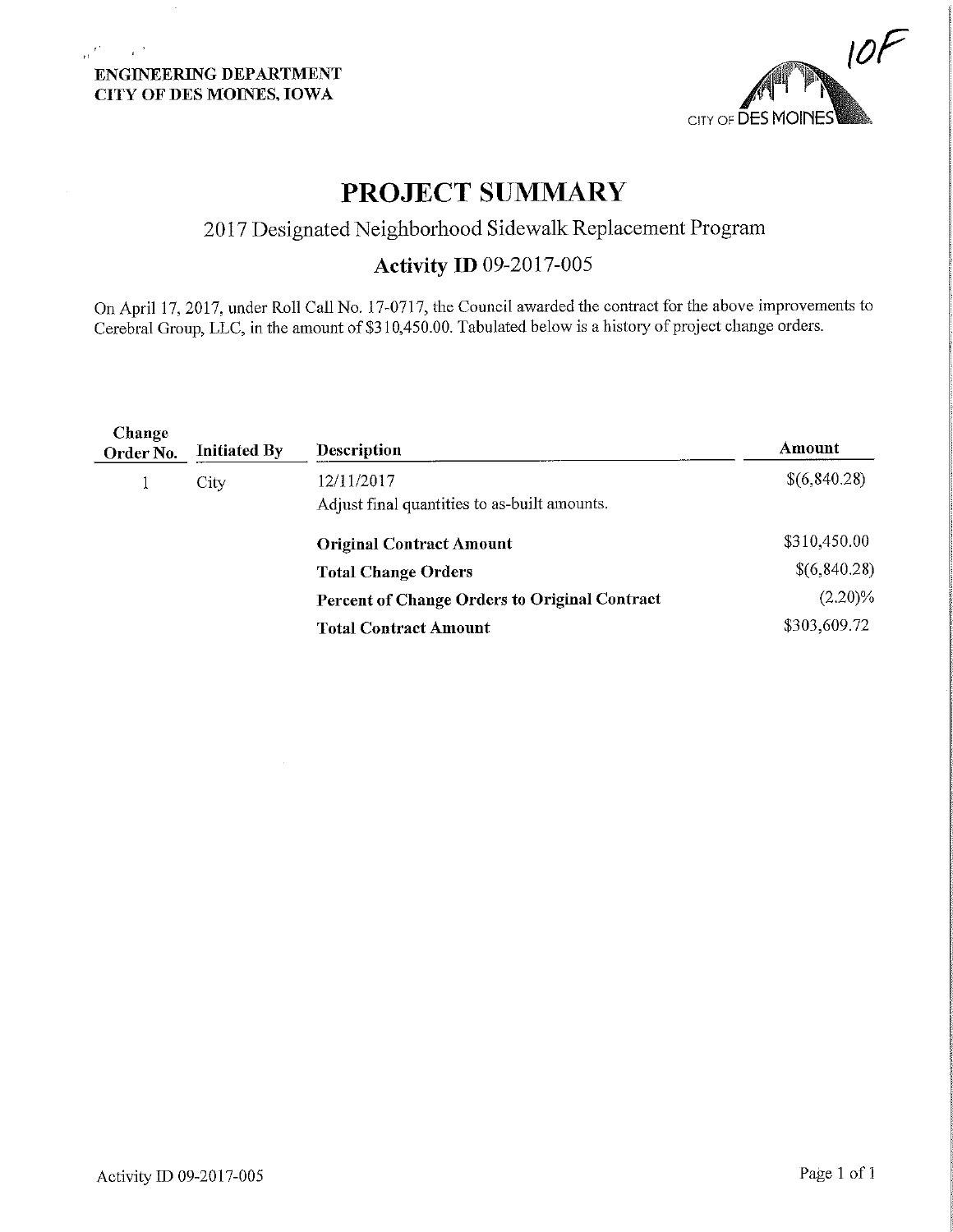January 8, 2018



#### CERTIFICATION OF COMPLETION

#### AGENDA HEADING:

Accepting completed construction and approving final payment for the 2017 Designated Neighborhood Sidewalk Replacement Program, Cerebral Group, LLC.

#### SYNOPSIS:

Approve the Engineer's Certification of Completion, accept construction of said improvement, and authorize final payment to the contractor.

#### FISCAL IMPACT:

Amount: \$303,609.72 As-Built Contract Cost

Funding Source: 2017-2018 CJP, Page Street - 24, Neighborhood Infrastructure Rehabilitation Program, ST205, G. 0. Bonds

#### CERTIFICATION OF COMPLETION:

On April 17, 2017, under Roll Call No. 17-0717, the City Council awarded a contract to Cerebral Group, LLC, Kalyan Venkatraman, President, 1540 High Street, Suite 102, Des Moines, IA 50309 for the construction of the following improvement:

2017 Designated Neighborhood Sidewalk Replacement Program, 09-2017-005

The improvement includes reconstruction of Class A concrete sidewalks, and Class B concrete sidewalks four (4) inches thick, (six (6) inches thick at driveways), together with all appurtenances; all in accordance with the contract documents at various locations in the Woodland Heights Neighborhood, in the City of Des Moines, Iowa. Sidewalks will be replaced at locations inspected by the Engineering Department. In the vicinity where sidewalks will be replaced, curb ramps compliant with the requirements of the Americans with Disabilities Act of 1990 and the regulations associated with this law as it applies to pedestrian facilities will also be constructed

I hereby certify that the construction of said 2017 Designated Neighborhood Sidewalk Replacement Program, Activity ID 09-2017-005, has been completed in substantial compliance with the terms of said contract, and I hereby recommend that the work be accepted. The work commenced on June 1, 2017, and was completed on January 2, 2018.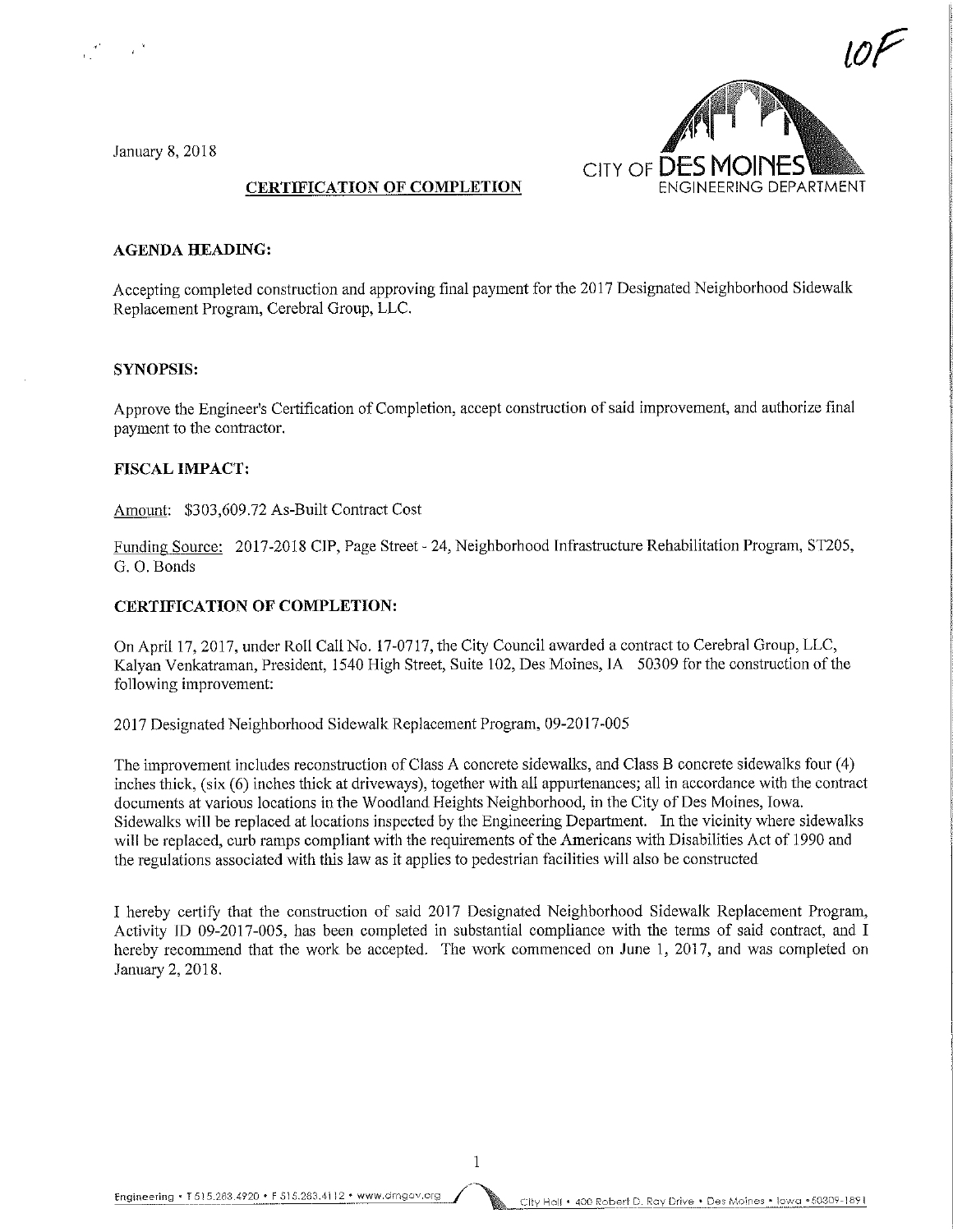I further certify that \$303,609.72 is the total cost of said improvement, of which \$294,501.43 has been paid the Contractor and \$0.00 is now due and is hereby approved as final partial payment for the above project, the remaining balance of \$9,108.29 is to be paid at the end of thirty days, with funds retained for unresolved claims on file in accordance with Iowa Code Chapter 573. The amount of completed work is shown on the attached Estimate of Construction Completed.

 $\mathcal{P}_\mathcal{P}_\mathcal{P}$   $\mathcal{P}_\mathcal{P}$ 

Pamela S. Cooksey, P.E. Des Moines City Engineer

 $\sim$   $^{-1}$